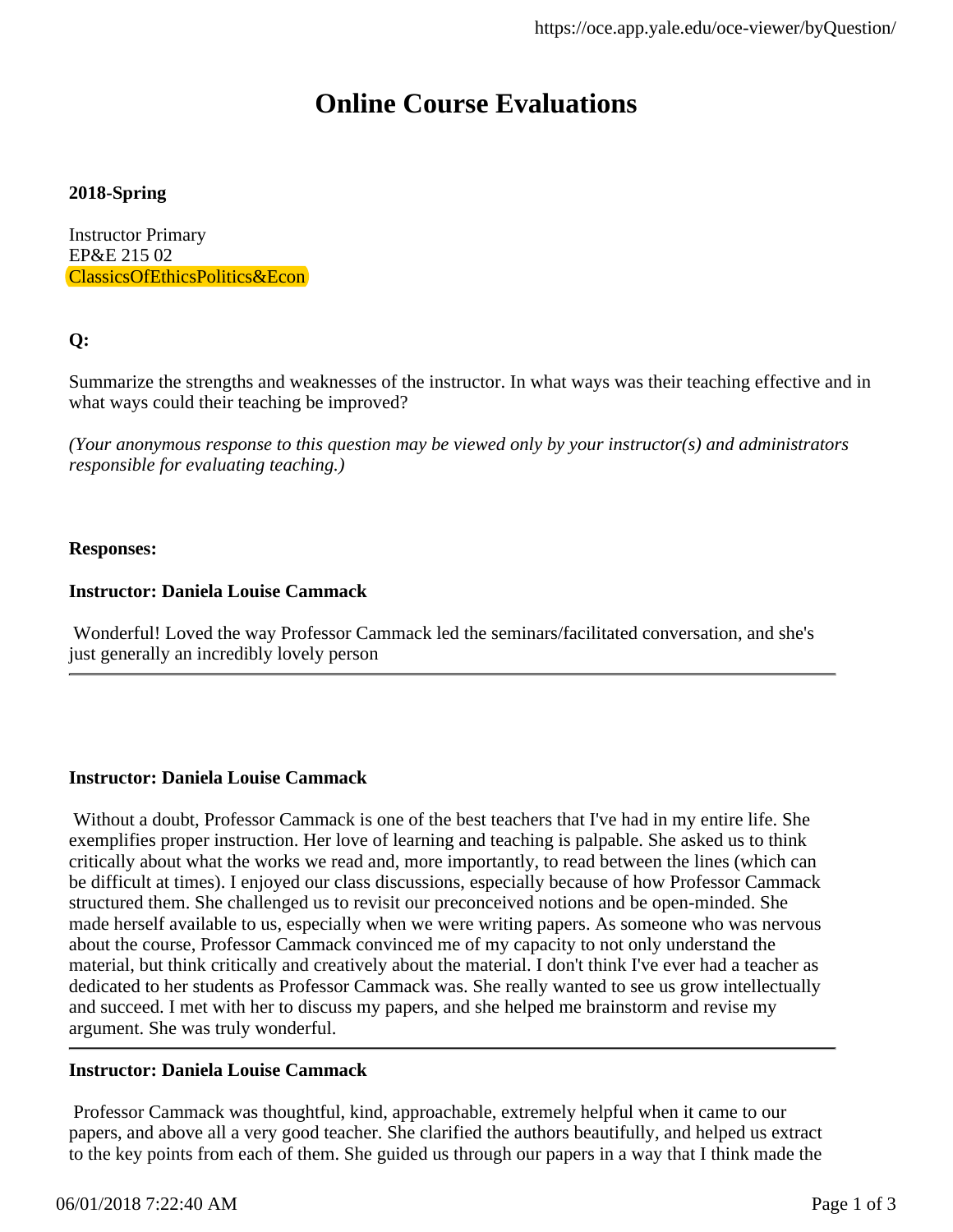process significantly more rewarding than writing a long paper about philosophers usually is, and I think helped me improve my writing process. She did seem to have a slightly less than objective view when it came to Marx, though it was mainly amusing and did not at all take away from the class. Overall probably the best professor Ive had and probably deserves a teaching award. Highly recommend.

### **Instructor: Daniela Louise Cammack**

 The instructor's enthusiasm for the subject was contagious and she was always approachable. She did an excellent job of pushing conversation forward by encouraging our original and dissenting opinions/interpretations/readings, while also respectfully clarifying when students simply misunderstood part of the text. My only criticism is that it would have been nice to discuss connections between the text/philosophies and modern life, as that could have provided a sense of grounding and reminded purpose. I am glad we got the chance to do so during the last class, but do think that the course could be strengthened if that occasional discussion is incorporated from time to time throughout the semester.

### **Instructor: Daniela Louise Cammack**

 Professor Cammack is wonderful. She's really kind and personable and makes herself super available to students. You can tell she really cares about the material in the classroom. Also, the comment submissions before class was a great system.

### **Instructor: Daniela Louise Cammack**

 I really liked Professor Cammack! She was really knowledgeable and engaging during class, and definitely kept the conversation going in interesting directions. She was especially helpful during office hours (which were almost my favorite part of the class, weirdly). She was so friendly and willing to meet to discuss almost anything, and I genuinely looked forward to our meetings. Her comments on our papers were also super thoughtful and well-written, and it was clear that she spent a lot of energy on the class.

### **Instructor: Daniela Louise Cammack**

 Professor Cammack is a great professor. She is always willing to sit down and talk though class materials, she is great at facilitating class discussion, and she picks great readings.

### **Instructor: Daniela Louise Cammack**

 Professor Cammack is brilliant. She created a perfect syllabus, choosing readings (like Hobbes "De Cive" and unpublished writings of Marx) that made me completely rethink texts by the same authors I had encountered in other classes. Her teaching style is unique -- and maybe my favorite of any Professor I've had before -- because she really focuses on guiding students through the text to ensure that we understand the key developments in arguments across the scope of intellectual history. Yet, she also teaches in such a way that we come to unlock the texts ourselves -- we aren't left hanging in intellectually vague classroom debates, but are always grounded in rigorous attention to the text. She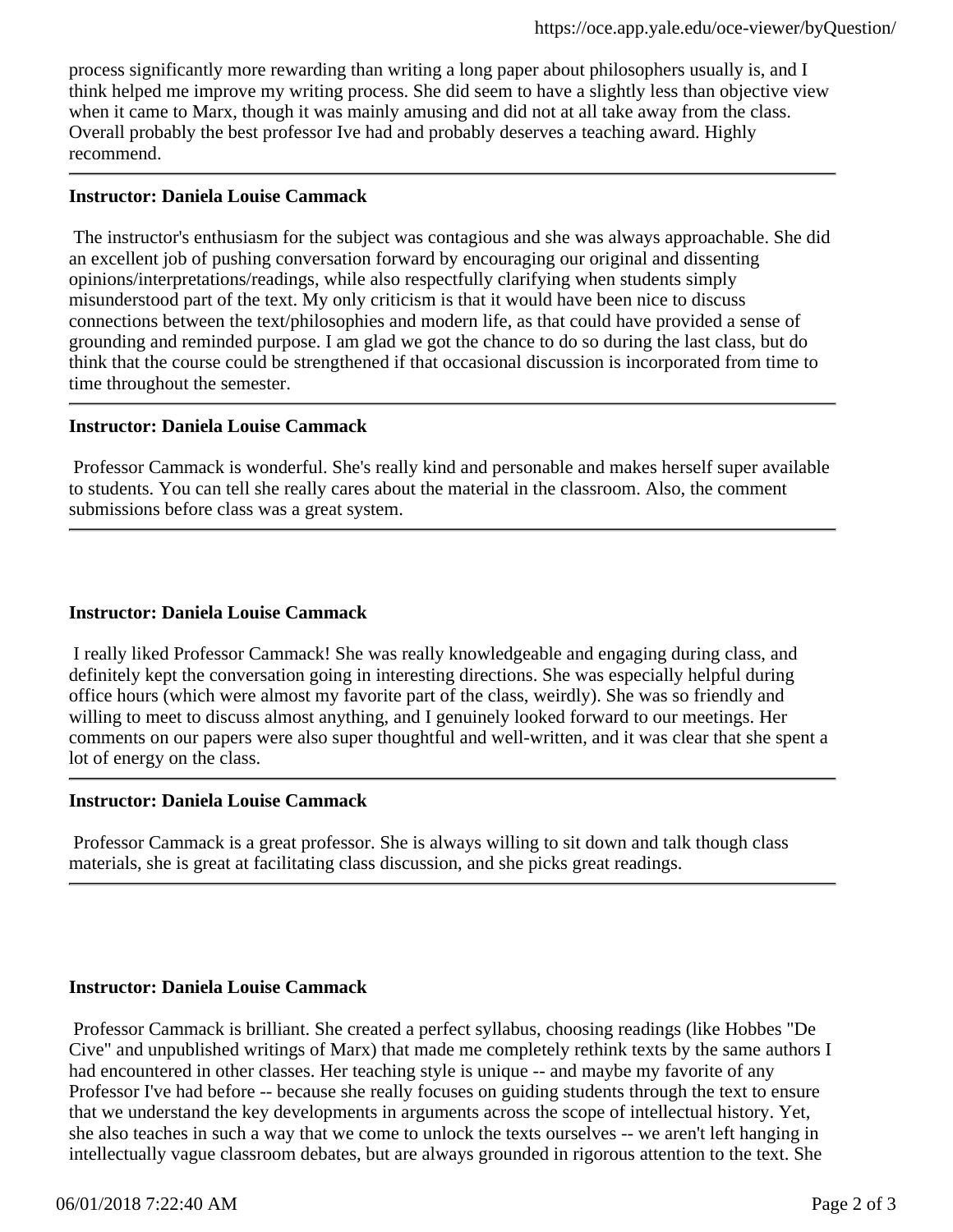brings her expertise in ancient Greek philosophy to bear incredibly well on a class devoted to understanding the emergence of modern economics. I gained more insight into the world (ancient and modern) from this class than in many of my other classes combined. Professor Cammack is a wonderful addition to Yale and I was very lucky to take her class.

### **Instructor: Daniela Louise Cammack**

 She is the best professor I have had at Yale. Even if I was tired before the class, she always managed to make the sessions engaging and stimulating. I always left the classroom feeling as if I had accomplished/understood something.

*Decline to Answer* **Instructor: Daniela Louise Cammack: 5**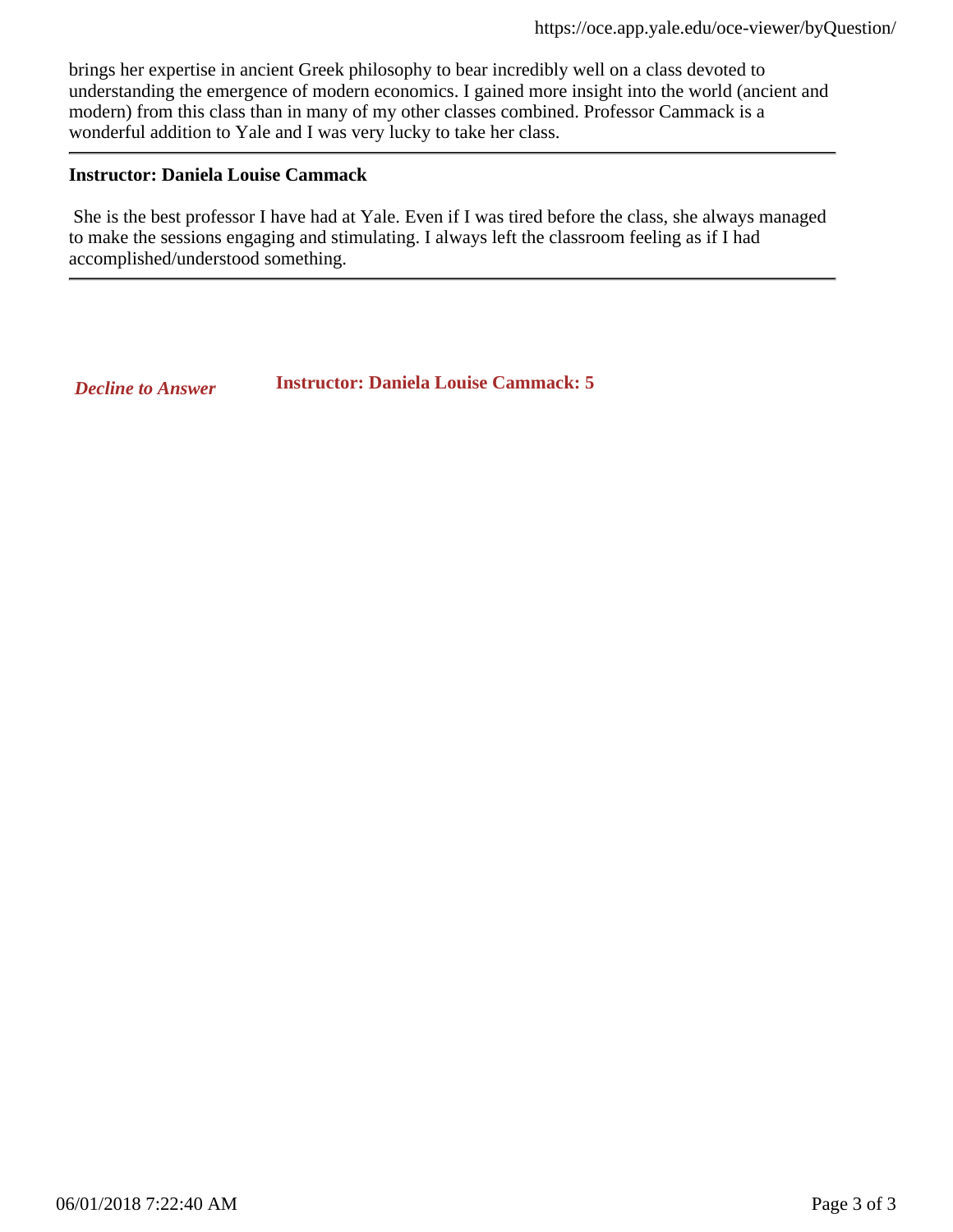### **2018-Spring**

Instructor Primary EP&E 215 02 ClassicsOfEthicsPolitics&Econ

### **Q:**

Would you recommend this course to another student? Please explain.

*(Your anonymous response to this question may be viewed by Yale College students, faculty, and advisers to aid in course selection and evaluating teaching.)*

### **Responses:**

 This was a great class with really interesting teachings, and Professor Cammack is both wonderful human being and professor. Obviously all EP&E majors have to take it, but I would definitely recommend non-EP&E people also consider taking it because it's a really enjoyable couse

 Daniela is a terrific communicator and helps you chat about philosophy in a comfortable way. I would recommend taking the course with her.

 Yes, I definitely would. I was really nervous about majoring in EPE, but this class calmed by fears. I really enjoyed contemplating the questions we discussed, especially when I was asked to revisit/challenge my preconceptions about the material. I think any student would benefit from taking this class. The workload is manageable (and much more enjoyable) if completed gradually. Take it!

Yes, great course! Professor Cammack is awesome.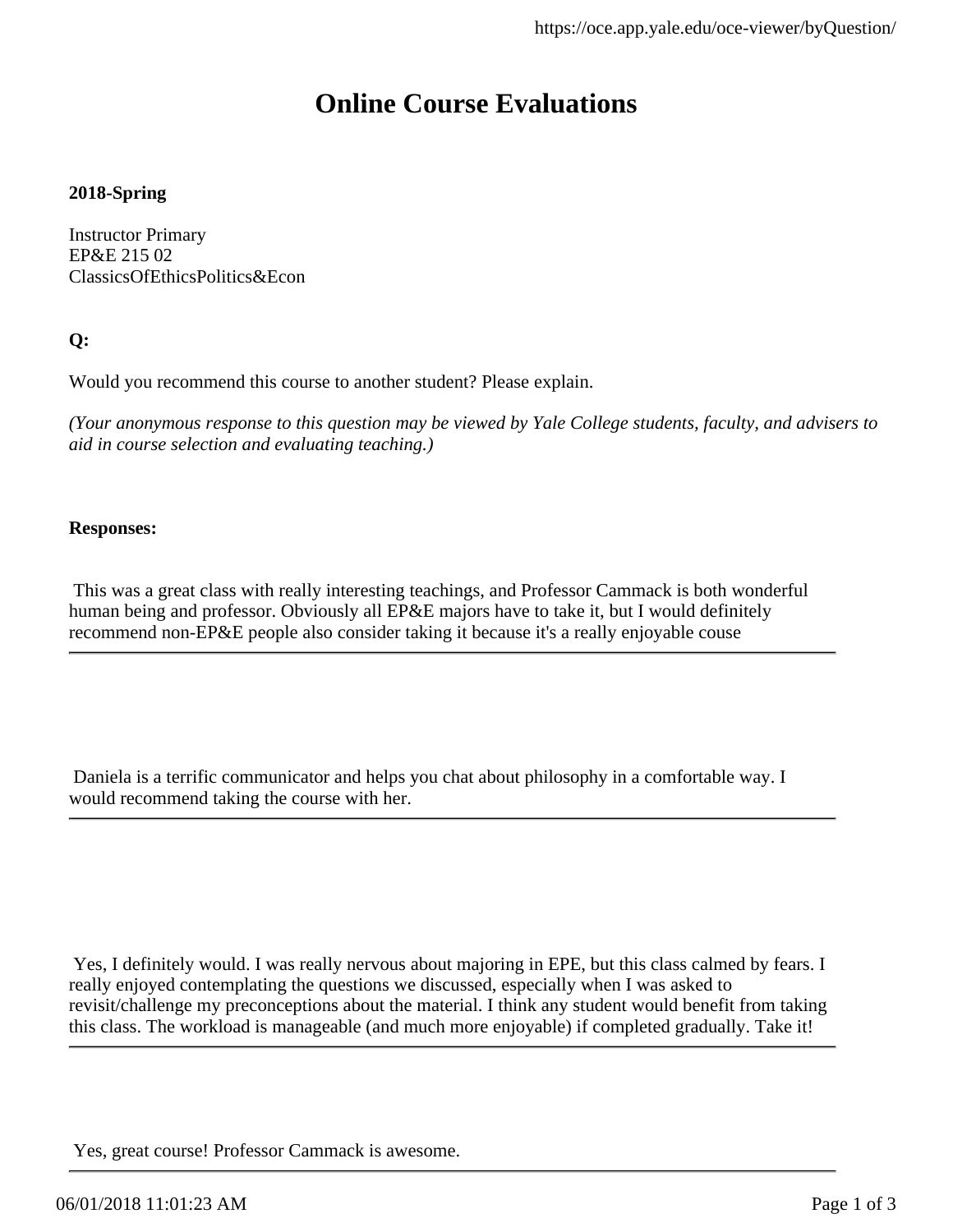I have mixed feelings. On the one hand its kind of anther BS seminar, but on the other it was actually cool at times to think about some of the stuff the authors were thinking about. I mean if youre EPE definitely worth it to try out the major a bit, and also highly recommend taking it with Camamack.

 Probably would not take this course unless your major requires it. If you must take it though, definitely take it with Professor Cammack. She's wonderful and her passion for the material really breathes life into the material.

 Definitely. Most of us associate all of these texts and authors with just one famous line or thought, but after this class, we have a good understanding about the intellectual development of Western EP&E.

 Yes; there's a LOT of material (the class is basically trying to condense a thousand years of philosophical thought into a semester), but for me at least I was impressed by how extensively we were able to cover it. Seminar does tend to drag in the last twenty minutes (but that happens with any really long seminar) but the professor is really nice and engaging, and you definitely come away with a very different perspective on how ethics, politics, and economics interrelate.

 Yes, Id recommended this course to anyone interested in gaining a deeper knowledge of philosophy, from Plato and Aristotle, to Rousseau, Adam Smith, and Marx.

I would completely recommend this course to another student. It was one of my favorite -- and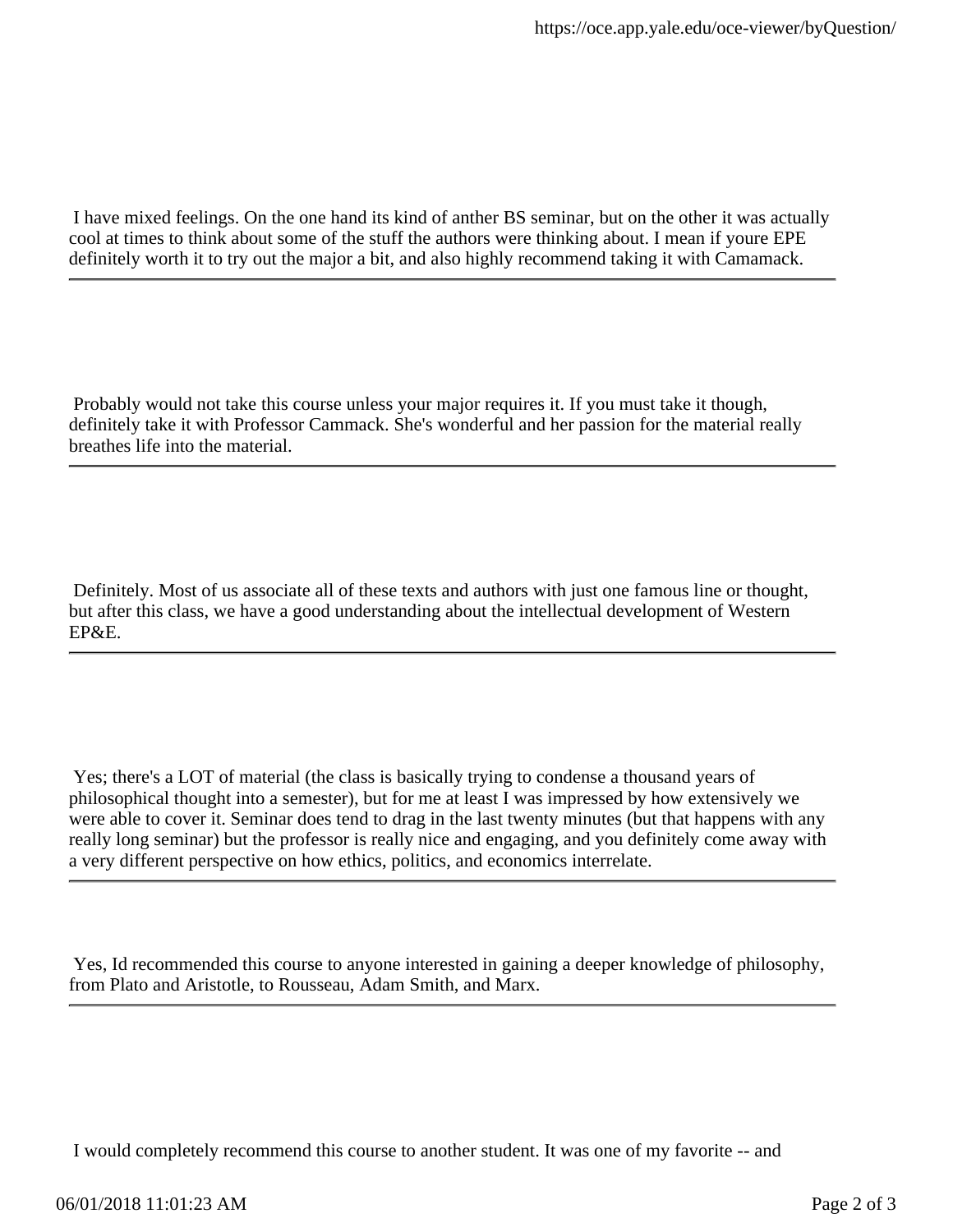definitely among the most important -- courses at Yale so far that I've encountered. I think the readings and guidance (by Professor Cammack) should be a prerequisite to any economics classes. The class makes lucid what so many other classes only touch or gesture to -- how exactly did economics form? And what challenges does it pose to ethics and politics? A wonderful class.

Yes. It's a thorough and engaging survey of Western civilization's foundational political philosophies

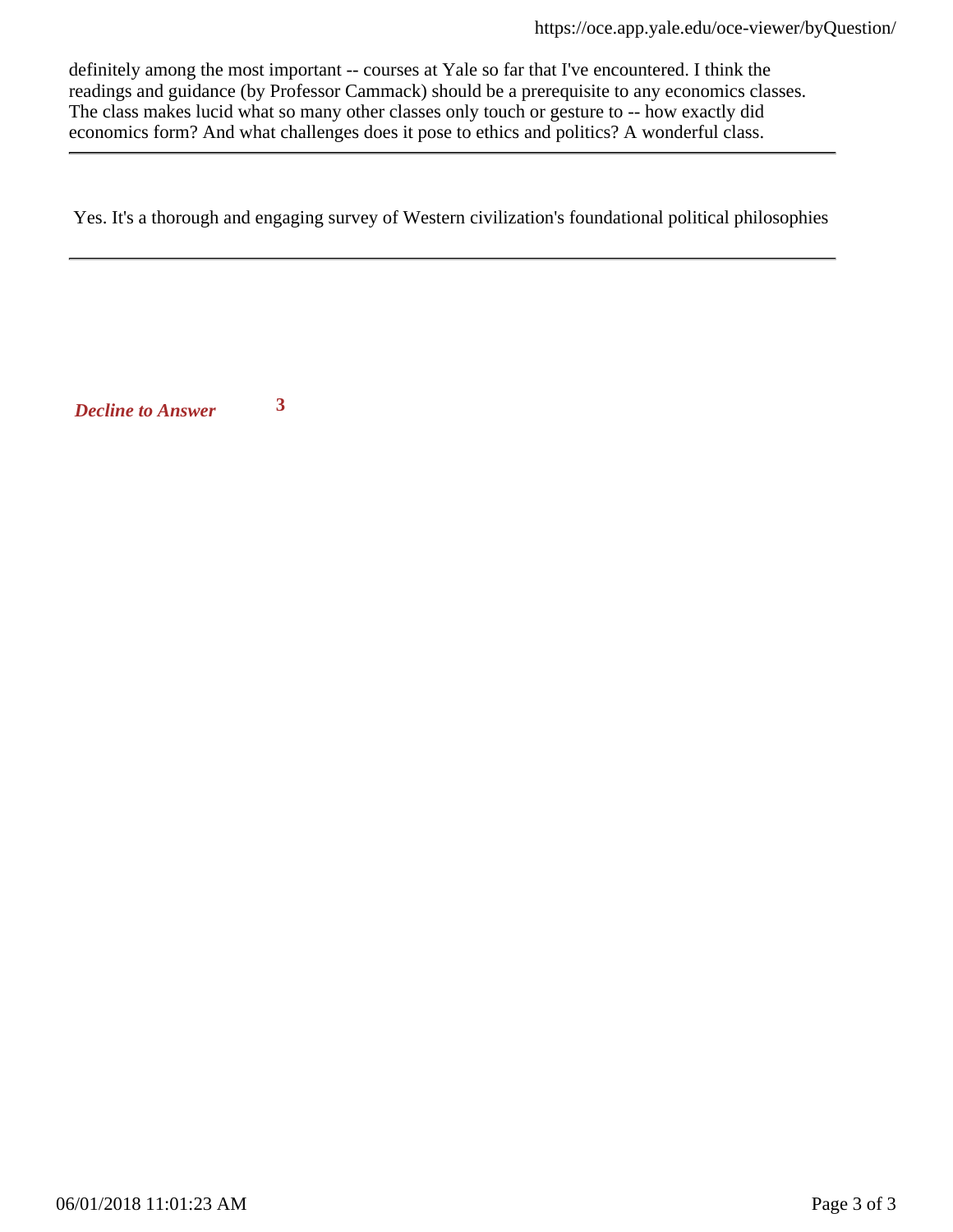### **2018-Spring**

Instructor Primary EP&E 215 02 ClassicsOfEthicsPolitics&Econ

### **Q:**

What are the strengths and weaknesses of this course and how could it be improved?

*(Your anonymous response to this question may be viewed by Yale College students, faculty, and advisers to aid in course selection and evaluating teaching.)*

### **Responses:**

 I really enjoyed the materials that Professor Cammack has us read, and our class discussions were particularly engaging. I left the class with a solid understanding of the arguments made by the theorists we read, but also with an understanding that I've got much more learning to do. The class was structured well. I thought the Canvas posts and papers were wonderful opportunities for us to dig deeper and properly wrestle with the material. Also feedback I received on my writing was AMAZING. I rarely get detailed feedback like the feedback I received from Professor Cammack, and her critiques have been very helpful. I especially enjoyed our discussions on economic theory (the intersections of ethics and economics). I would say that I enjoyed our last class the most because we had an opportunity to reflect aloud about the course material and draw connections between our readings/class discussions and modern society. I wish these reflective moments were built into the course, kind of like pit stops. Moreover, I think the course material would be definitely improved by adding greater diversity to the material (works by women and people of color, for example).

 At times this course can feel like its not teaching you much, and youre just floundering around listening to your classmates talk about what some dude whose book none of you read anyway had to say about a topic we understand much better now than they did in his time. But towards the end of class t actually started to be quite coherent and everything really came together in a cool way. The best authors also came at the end as well, but Prof Cammack just did a great job in the last few classes tying everything together and making it feel very worthwhile. Professor Cammack, if you take it with her, is also absurdly helpful, friendly, and approachable, and invested in her students in a way neither I nor any of my friends in the class had ever seen before.

 The readings were perfectly chosen and class discussions were always engaging. The format for online forum responses changed in a positive way near the end of the course. This class especially excels at surveying the key arguments in the historical development of ethics, politics, and economics, and naturally shows how all three topics interact (or why they do not interact). Maybe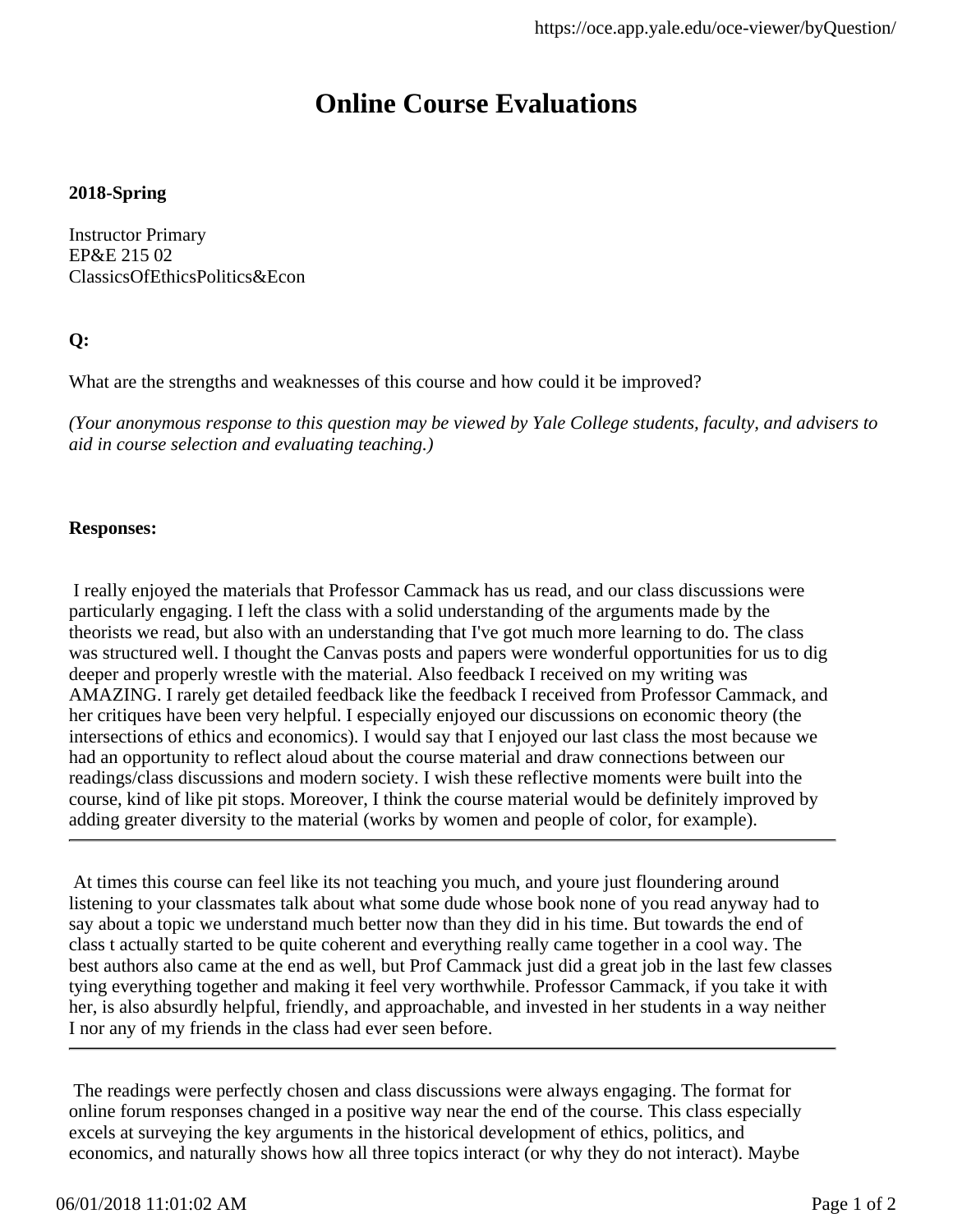saving 10 minutes at the end of each seminar discussion to evaluate the ideas explicated would be good (although we did do this several times across the semester).

 I really enjoyed this class; I thought the readings every week progressed in a really interesting way, and I genuinely feel like I learned to think very differently about ethics, politics, and economics. I will say that sometimes class discussions weren't always the most engaging--the conversation tended to veer off and be dominated by a couple people (but that's a problem inherent to most seminars, not just this class). I thing maybe when that started to happen a little more redirection would've been good, but other than that I thought it was a good class (if a little long--2 hours is a long time to be sitting in one spot).

 The course had interesting readings, although sometimes on the longer side. The class discussions were always interesting and the forum posts help to engage with the material.

The instructor's leadership and the structure of the course were its greatest strengths!

*Decline to Answer* **8**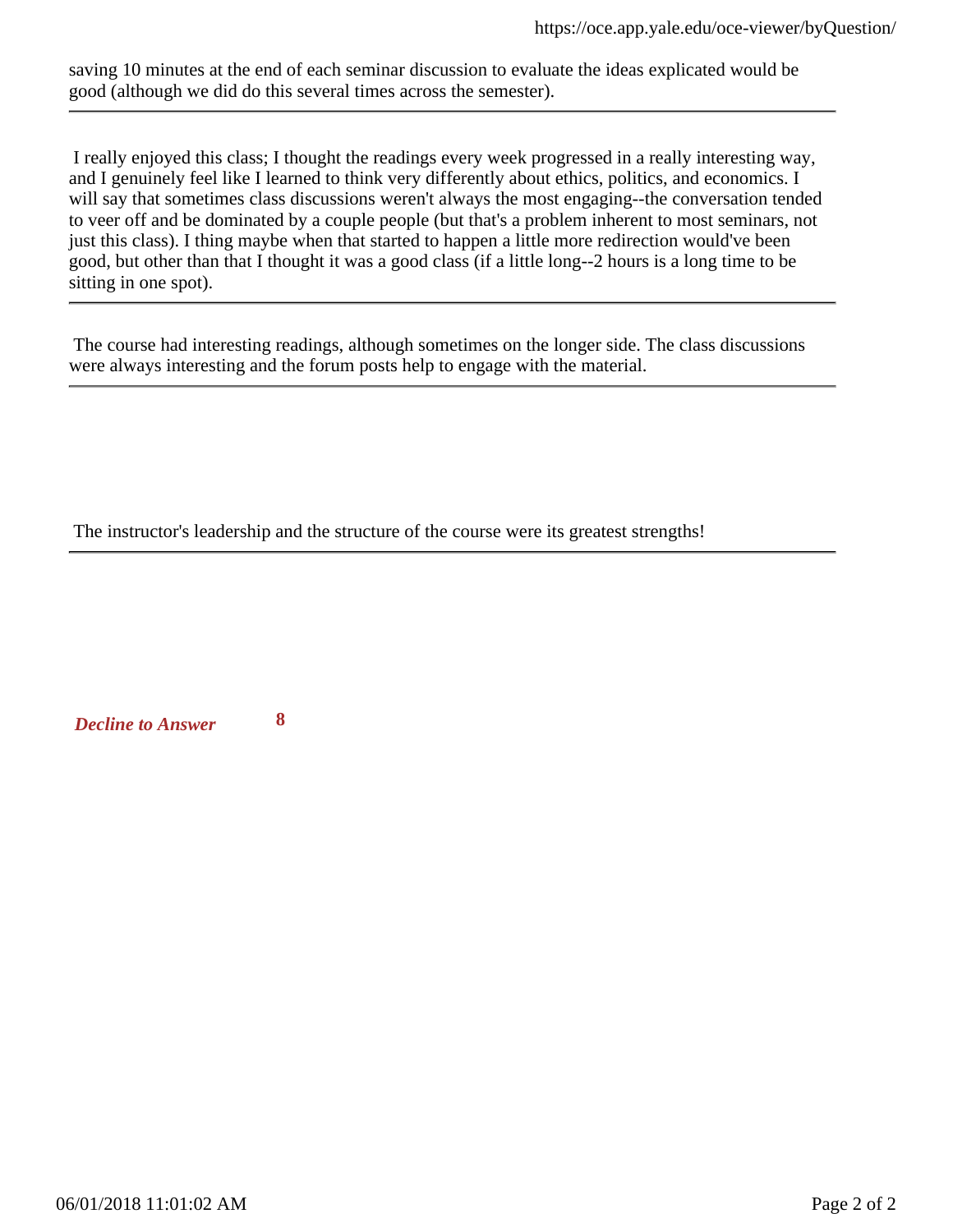### **2018-Spring**

Instructor Primary EP&E 215 02 ClassicsOfEthicsPolitics&Econ

### **Q:**

What knowledge, skills, and insights did you develop by taking this course?

*(Your anonymous response to this question may be viewed by Yale College students, faculty, and advisers to aid in course selection and evaluating teaching.)*

### **Responses:**

I learned how to approach philosophy in a less formal way.

 My critical thinking skills improved, and I'm proud of the improvements I've seen in my writing (thanks to Professor Cammack!). I learned about many of the essential texts that have framed historical and modern discussion on ethics, politics, and economics in Western society. I've also refined my understanding of ethics, politics, and economics (I appreciated how we started the class by offering definitions of the words and then revisited our definitions at the end of the class). I learned to recognize the grey areas in issues/themes that are generally painted as black or white.

 This class took us through the history of economic thought, tracing out its early start in what was essentially political philosophy, and then following thinkers like Rousseau, Hobbes, Marx, through to Smith, Edgeworth, and Pareto, as economics slowly separated from politics. It gave me a solid understanding of some of the various ways classical thinkers have thought about the organization of society and the economy, and also helped me think about how to structure an in-depth paper on multiple philosophers.

I developed a solid introduction to political economy, as well as the histories of intellectual thought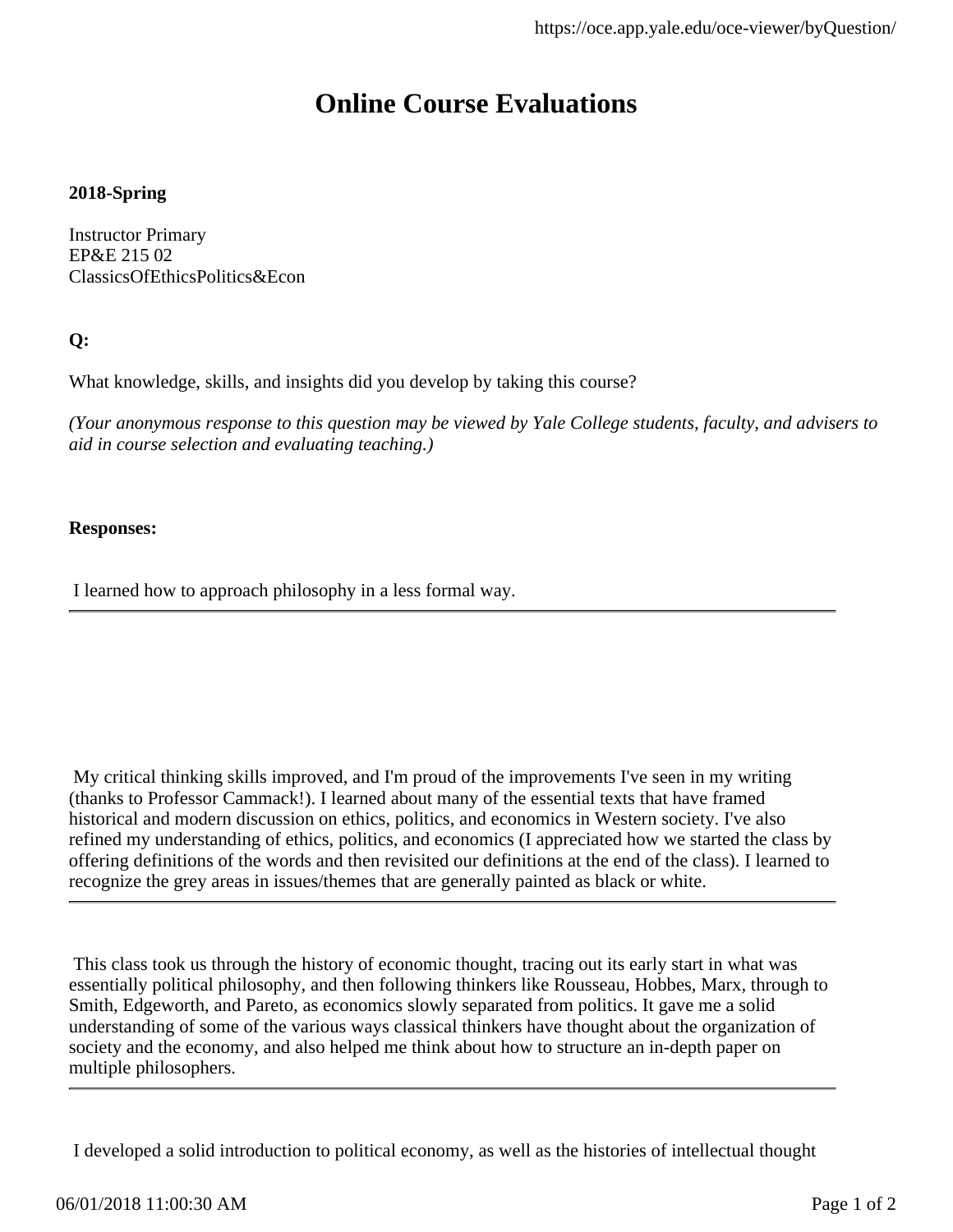in ethics and politics. The class brilliantly demonstrated how the ancient Greek notion of oikonomia transformed into modern economics.

 A general overview of the development of philosophical thought surrounding ethics, politics, and economics from Plato to the beginning of the twentieth century (and how those three concepts have overlapped and shifted over that time).

This course was a survey of western philosophy.

 Close-reading and thinking. Sometimes courses feel like just like series of homework that need to be submitted, but in this class I felt I could spend my time actually reading and thinking about the texts.

*Decline to Answer* **7**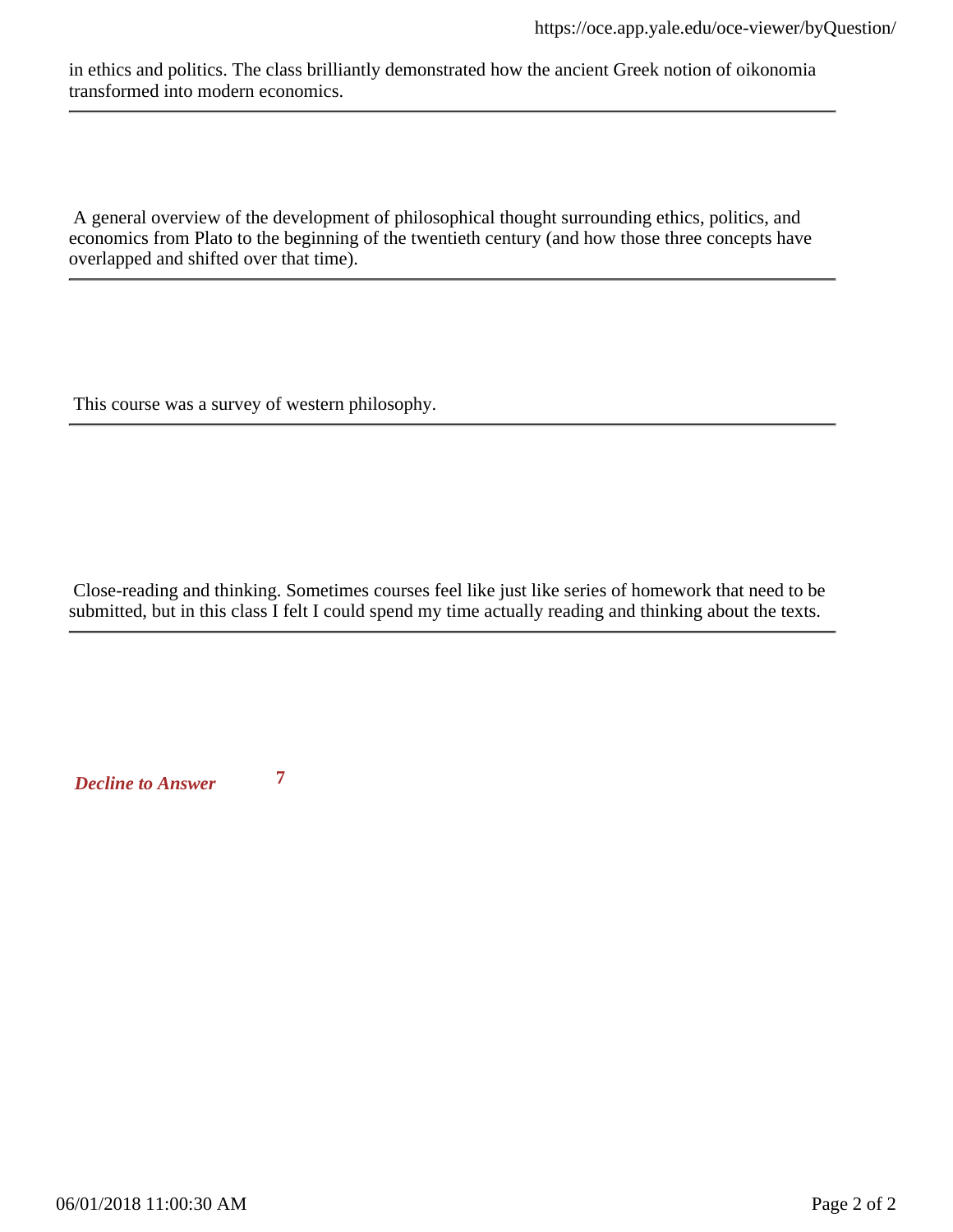$\mathbf{Y}$ 

### Yale University

[Calendar](http://events.yale.edu/opa/ChooseDate.jsp) [A-Z Index](http://www.yale.edu/search/index_a_z.html) Search Yale University

GO

# Online Course Evaluation

| Total Courses: 4                                                                                                                                                                                                          | Daniela Louise Cammack,<br><b>2015-18 Courses.</b> |                                                                                   |                                                                 |                   |                      |  |
|---------------------------------------------------------------------------------------------------------------------------------------------------------------------------------------------------------------------------|----------------------------------------------------|-----------------------------------------------------------------------------------|-----------------------------------------------------------------|-------------------|----------------------|--|
|                                                                                                                                                                                                                           | <b>Term</b>                                        | Course                                                                            | <b>Title</b>                                                    | <b>Enrolled</b>   | Role                 |  |
| ENROLLED: 16                                                                                                                                                                                                              | 1 2018-Spring                                      | EP&E 215 02                                                                       | ClassicsOfEthicsPolitics&Econ                                   | 16                | <b>INP</b>           |  |
| RESPONSES: 14                                                                                                                                                                                                             | 2 2016-Spring                                      | PLSC 301 01/EP&E 280 01                                                           | AncientGreek Politcl Develpmnt                                  | 9                 | <b>INP</b>           |  |
| DECLINED: 2                                                                                                                                                                                                               | 3 2016-Spring                                      | PLSC 576 01                                                                       | AncientGreekPltclDevelopment                                    | 6                 | <b>INP</b>           |  |
| NO RESPONSE: 0                                                                                                                                                                                                            | 4 2015-Fall                                        | <b>DRST 005 06</b>                                                                | DirectedStud:History&Politics                                   |                   | <b>INP</b>           |  |
| <b>Course Overall: 4.4</b><br>Q:<br>Your level of engagement with the                                                                                                                                                     | <b>Primary Dept: EP&amp;E</b>                      | <b>Primary Div: Cross-Divisional</b><br><b>Instructor: Daniela Louise Cammack</b> | Export to PDF                                                   | Graph view: [     | <b>Bars Vertical</b> |  |
| (Your anonymous response to this<br>question may be viewed by Yale<br>College students, faculty, and<br>advisers to aid in course selection<br>and evaluating teaching.)<br>Declined to Answer: 1<br>Average Rating: 4.2* | Course                                             | Div<br>School<br>Dept<br>$4.2 \pm 0.84.0 \pm 0.93.8 \pm 1.03.8 \pm 1.0$           | 8<br>6<br>$n=3$<br>$\overline{2}$<br>$n=0$<br>$n=0$<br>$\Omega$ | $n=6$<br>$n=4$    |                      |  |
|                                                                                                                                                                                                                           |                                                    |                                                                                   | medium<br>very low<br>low                                       | very high<br>high |                      |  |
| Q:                                                                                                                                                                                                                        |                                                    | <b>Instructor: Daniela Louise Cammack</b>                                         |                                                                 |                   |                      |  |
| What is your overall assessment<br>of this course?                                                                                                                                                                        |                                                    | <b>Average and Standard Deviation</b>                                             |                                                                 |                   |                      |  |
| (Your anonymous response to this<br>question may be viewed by Yale<br>College students, faculty, and<br>advisers to aid in course selection                                                                               | Course                                             | Dept<br>Div<br>School<br>$4.3 \pm 0.8$ 4.1 $\pm 1.0$ 4.1 $\pm 1.0$ 3.8 $\pm 1.1$  | 8<br>6                                                          | $n=7$             |                      |  |
|                                                                                                                                                                                                                           |                                                    |                                                                                   |                                                                 | $n=4$             |                      |  |
| and evaluating teaching.)                                                                                                                                                                                                 |                                                    |                                                                                   | $\overline{2}$<br>$n=2$<br>$n=0$<br>$n=0$                       |                   |                      |  |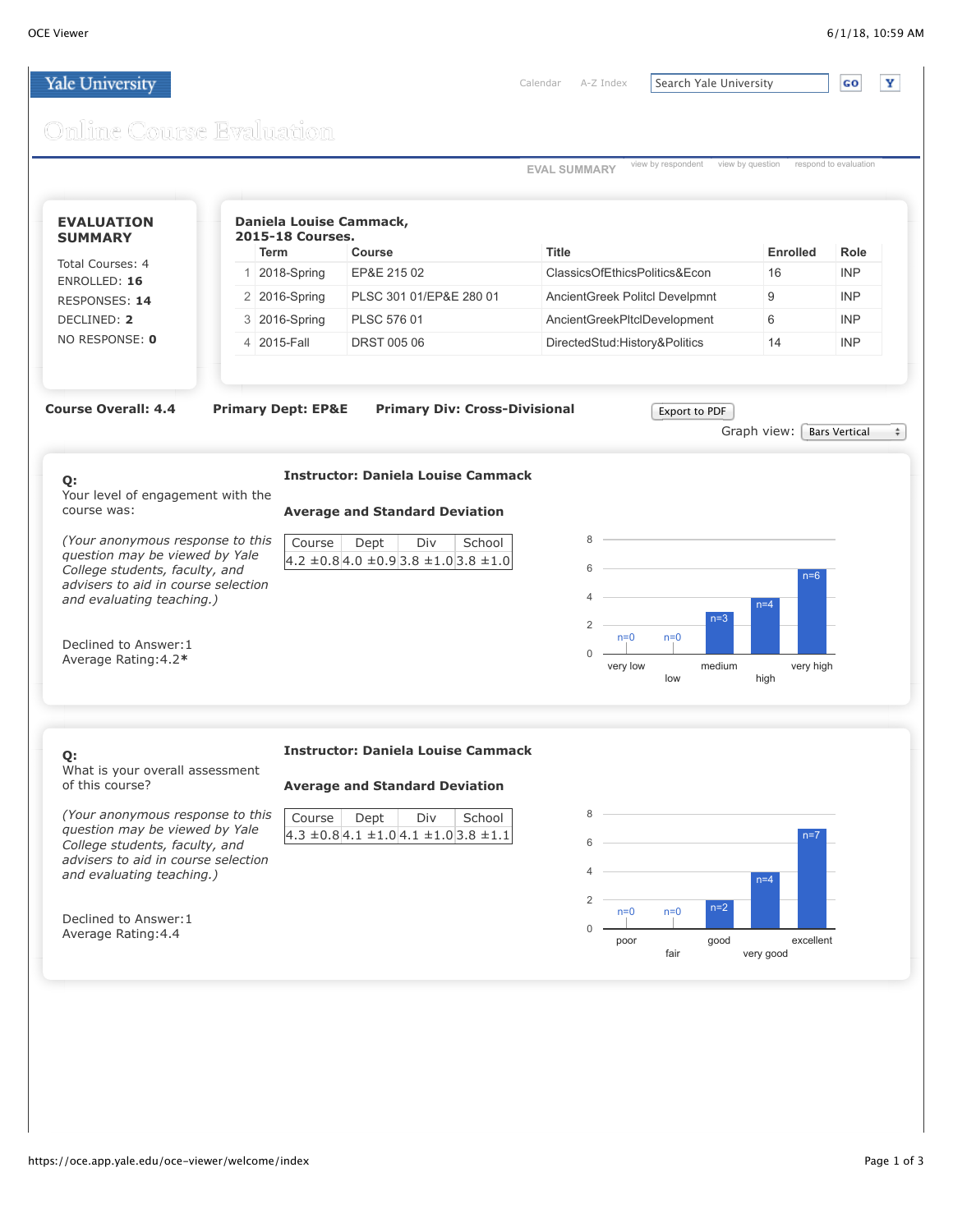